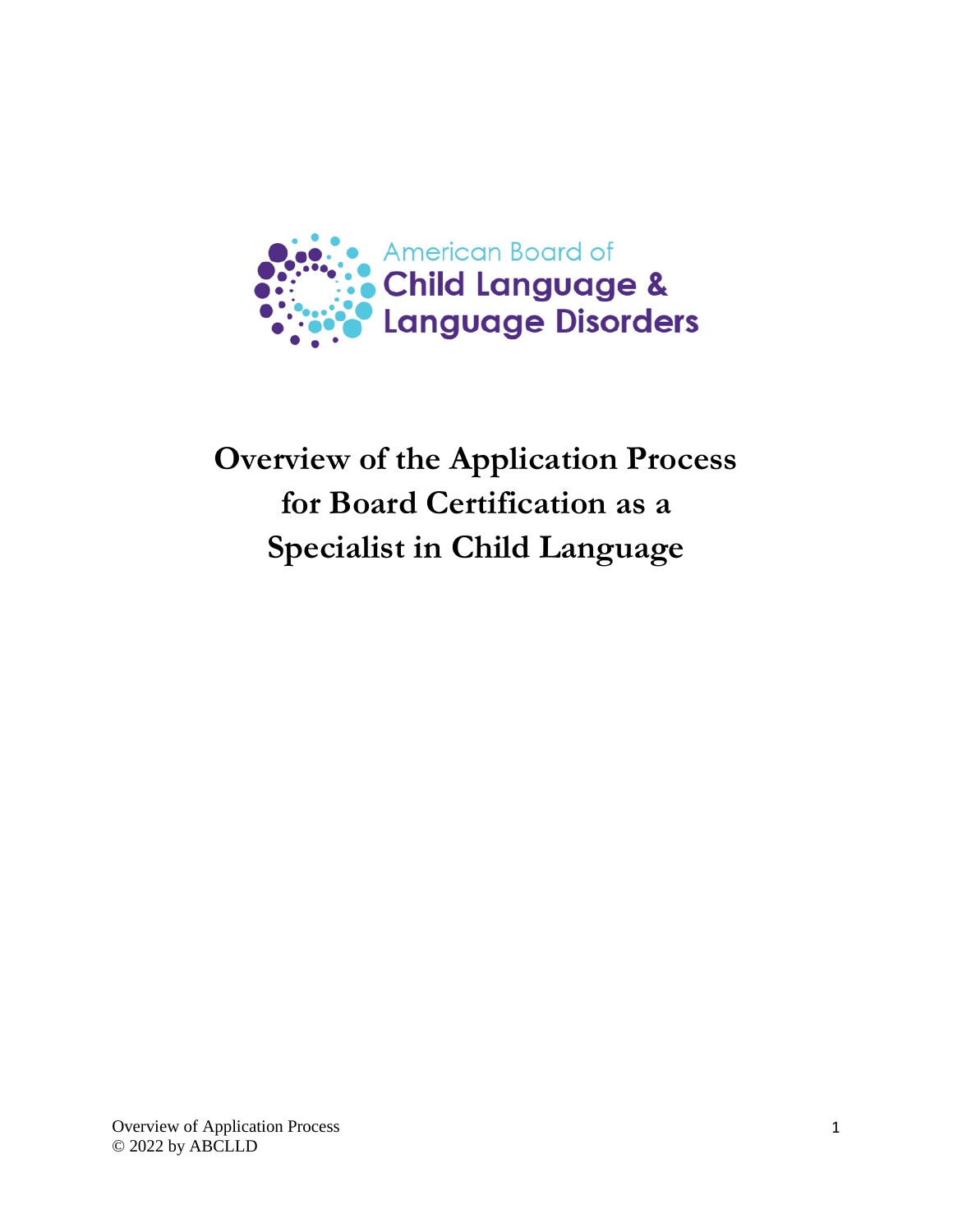

## **Welcome**

Thank you for your interest in becoming a Board Certified Specialist in Child Language (BCS-CL). A BCS-CL is a speech-language pathologist who has advanced knowledge, skills, leadership, and experience in child language and language disorders and is certified as such by the American Board of Child Language and Language Disorders (ABCLLD). This document summarizes the application process, eligibility, and procedures.

# **Application Process**

To demonstrate your advanced knowledge, skills, leadership, and experience in child language, you are required to submit a portfolio that showcases your advanced knowledge, skills, leadership, and experience in child language and language disorders.

The application portfolio occurs in two phases:

Phase 1: Eligibility Verification Phase 2: Case Study (Clinical or Academic-Administrative)

## **Phase 1: Eligibility Verification**

To be eligible to apply to the ABCLLD to become a Board Certified Specialist in Child Language, you must be in compliance with the following:

- 1. Hold a current Certificate of Clinical Competence in Speech-Language Pathology (CCC-SLP) or an equivalent certification from a country having a mutual recognition agreement with ASHA.
- 2. Have been employed as an ASHA-certified speech-language pathologist within 10 years of applying for Board Certification in Child Language, for either of the following:
	- Full-time (defined as a minimum of 32 hours a week) for five years, or
	- Part-time for the equivalent of five years.
- 3. Verify an equivalent of five years of clinical experience after obtaining the CCC-SLP with an emphasis on child language (birth to age 21). Clinical experience is defined as direct provision of clinical services and/or preparation of individuals to provide direct clinical services.
- 4. Demonstrate completion of 100 clock hours of intermediate or advanced continuing education within 10 years of submitting an application. The continuing education must be related to child language (birth to age 21), including typical and atypical language learning, children at-risk for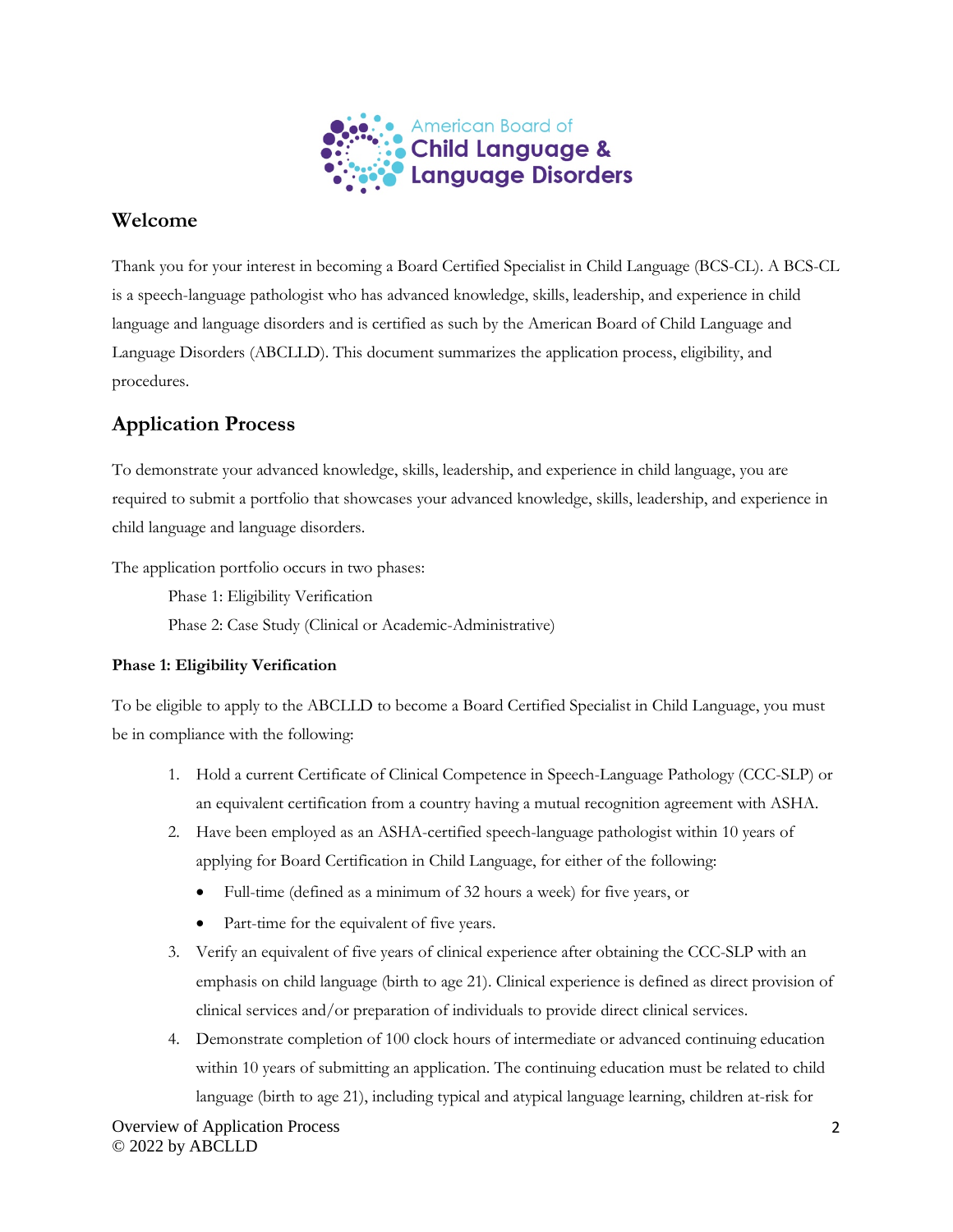language disorders, language differences, and oral and written language. You should have a balance among the topics covered within child language rather than a significant number of hours within a particular topic, such as a specific approach to language treatment or a specific diagnosis. Your continuing education should reflect your effort to continue to advance your knowledge, skills, leadership, and experience for all competencies in the areas of child language. [See this link for examples of acceptable continuing education versus unacceptable.](https://www.childlanguagespecialist.org/wp-content/uploads/2022/01/ForApplicants.AcceptableCE_2022.pdf) The [Continuing Education in Child Language](https://www.childlanguagespecialist.org/wp-content/uploads/2022/03/Continuing-Ed-in-CL_2022.pdf) spreadsheet is provided for documenting your continuing education.

#### **Phase 2: Case Study**

Phase 2 requires developing a Case Study that demonstrates specific application of your advanced knowledge, skills, leadership, and experience. You are able to choose from two types of Case Studies: 1) a Clinical Case Study, or 2) an Academic-Administrative Case Study. To choose the type of Case Study you will complete, review th[e Competency Framework in Child Language.](https://www.childlanguagespecialist.org/wp-content/uploads/2022/05/Competency-Framework_2022.pdf) The Competency Framework identifies the advanced competencies exemplified by Board Certified Specialists in Child Language as they perform their work responsibilities effectively. You are encouraged to select at least four competencies from one or more Domains that are most relevant to your daily work. Consider the types of competencies you selected to help you decide which type of Case Study you will complete. If you would like to view more detail regarding expectations for Phase 2, see [Phase 2: Case Study —](https://www.childlanguagespecialist.org/wp-content/uploads/2022/03/CC.Phase2_.Checklist.2022.2.pdf) Clinical Portfolio or [Phase 2: Case Study —](https://www.childlanguagespecialist.org/wp-content/uploads/2022/03/AA.Phase2_.Checklist_2022.2.pdf) Academic-[Administrative Portfolio.](https://www.childlanguagespecialist.org/wp-content/uploads/2022/03/AA.Phase2_.Checklist_2022.2.pdf)

Throughout your discussion of the Case Study, you will demonstrate your philosophy of typical and atypical language and literacy development in children and how you apply it to assessment and intervention. You will describe the underlying principles that drive your decisions. These principles will include how you adjust for cultural variations in children. Your statements need to be supported with appropriate and current evidencebased references from the professional literature.

### **Advisor**

Once you complete the application form and submit your (nonrefundable) \$250 application fee, the application process begins. The ABCLLD assigns an advisor to you. Your Advisor may be a current or former member of the Board who is available to answer questions and to clarify procedures in the application process. See the [Advisor-Advisee and Review Process Guide](https://www.childlanguagespecialist.org/wp-content/uploads/2022/01/Advisor.Advisee.Review.Guide_2022.pdf) for more.